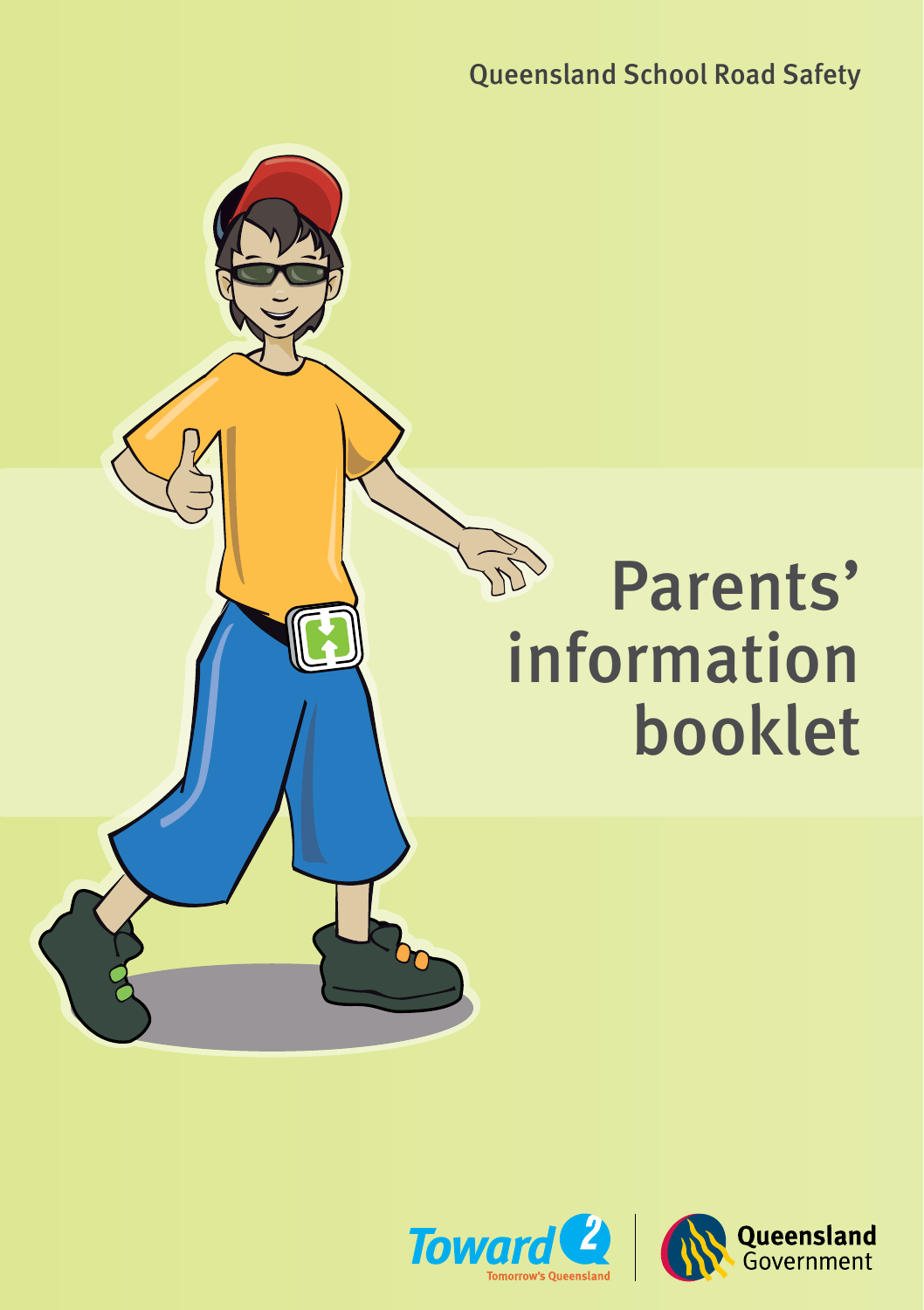Queensland School Road Safety

# Parents' information booklet

| Important topics covered in this guide | Page |
|----------------------------------------|------|
|                                        |      |
|                                        |      |
|                                        |      |
|                                        | 3    |
|                                        |      |
|                                        |      |
|                                        |      |
|                                        |      |
|                                        |      |
|                                        |      |
|                                        |      |
|                                        |      |
|                                        | 11   |
|                                        |      |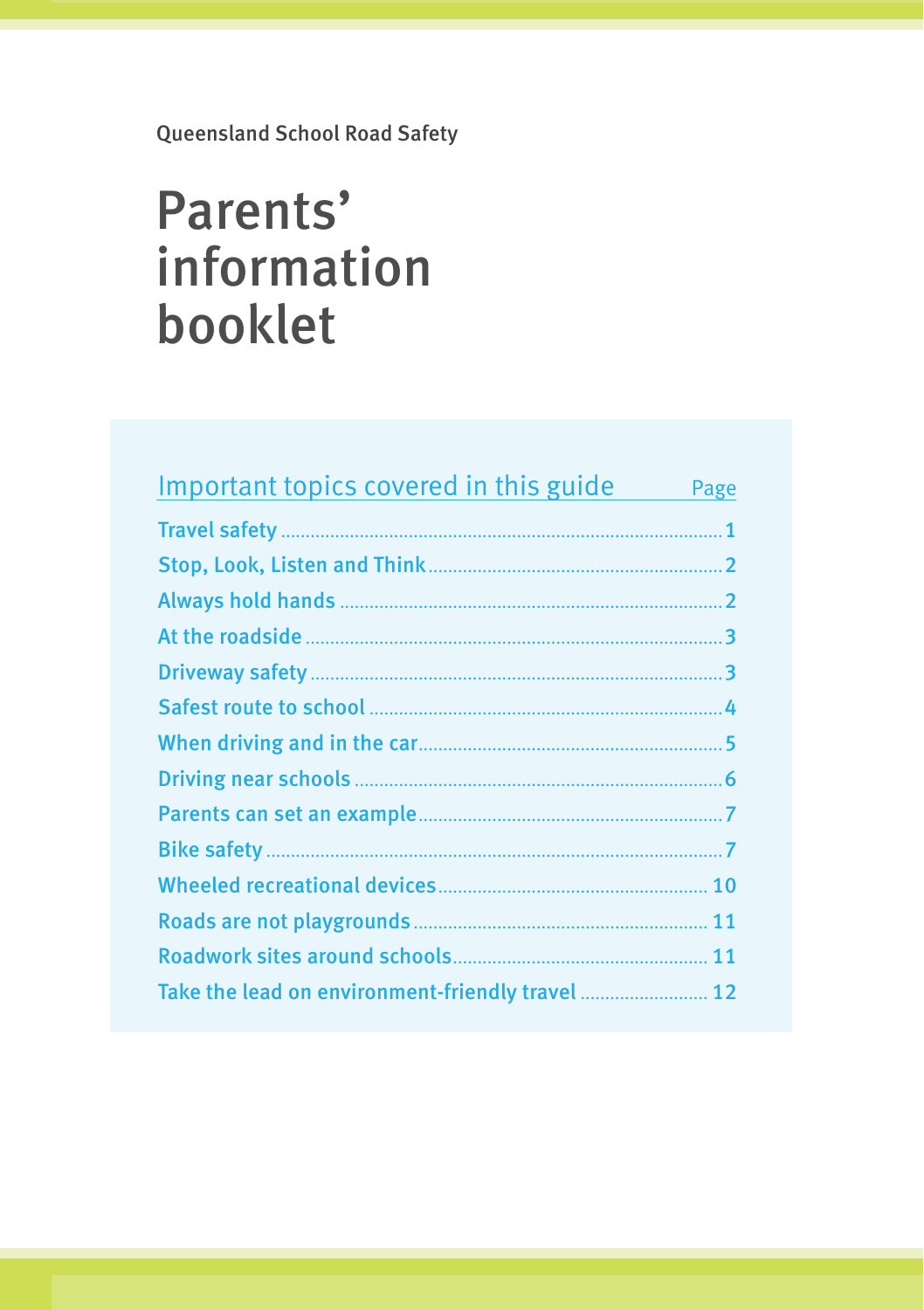# Travel safety

As a general rule, children up to the age of 10 should not be in traffic situations without an accompanying adult, as they have not yet developed the knowledge, skills and behaviour necessary to keep themselves safe.

Young children should learn about being safe as a pedestrian, cyclist or as a passenger, in a car and on public transport. They should also learn the importance of where to play safely, away from traffic and roads. Children learn best in the real traffic environment under the supervision of a caring adult. The following booklet provides some helpful and handy tips on how to help your child develop safe road behaviours and be a 'Road Safety Hero'!

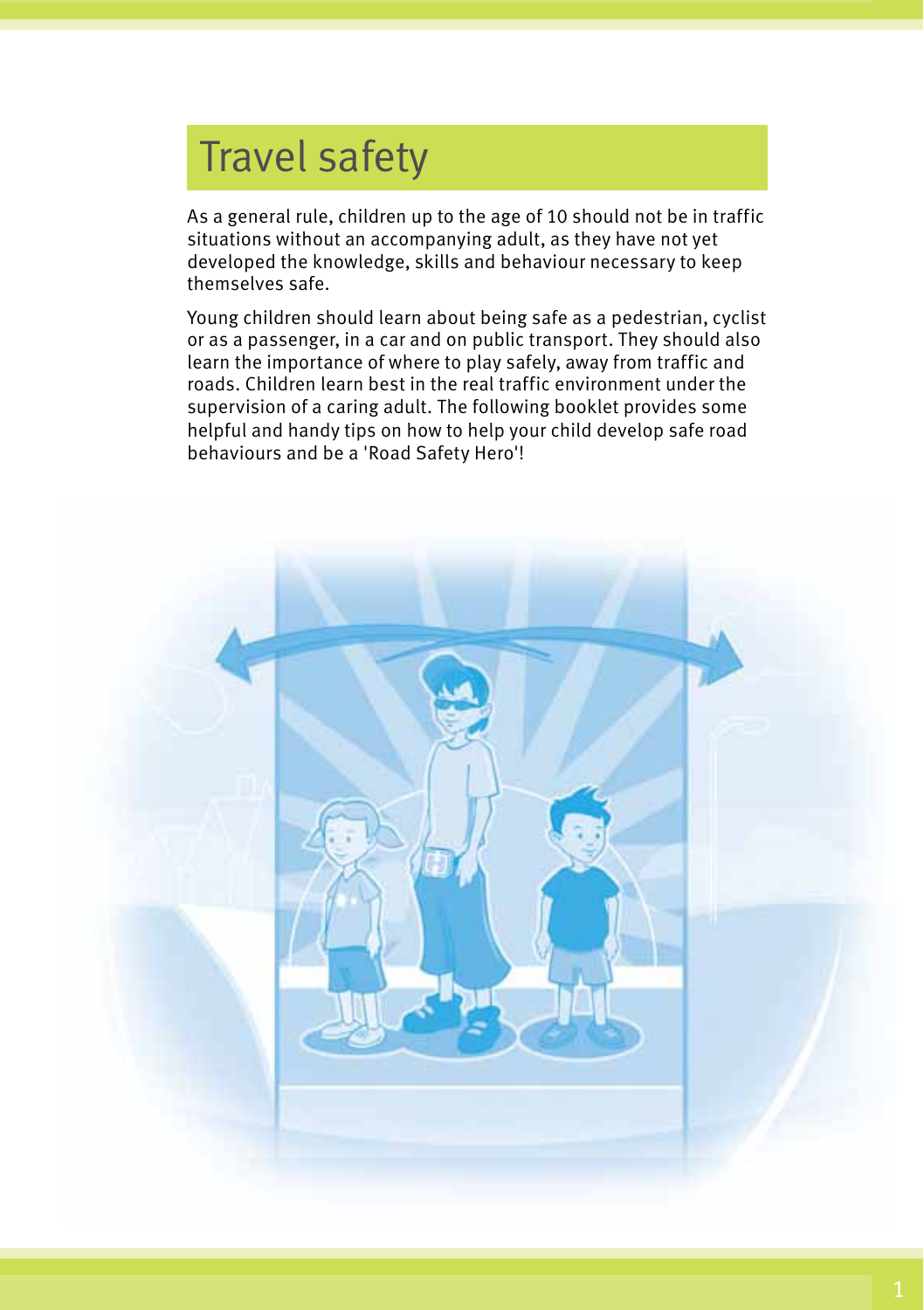# Stop, Look, Listen and Think

Children should be introduced to the correct road crossing procedure – STOP, LOOK, LISTEN and THINK.

STOP one step back from the footpath or shoulder of the road if there is no footpath.

LOOK in all directions for approaching traffic.

LISTEN in all directions for approaching traffic.

THINK about whether it is safe to cross the road – when the road is clear or all traffic has stopped.

When crossing, walk straight across the road. Keep LOOKING and LISTENING for traffic while crossing.

Talk to your child about how to cross the road safely by identifying and choosing the safest places to cross the road. These are:

- a children's crossing teach them to only cross when the Crossing Supervisor has signalled it is safe
- a pedestrian (zebra) crossing teach them to only cross when cars have stopped for them
- pedestrian traffic lights teach them to only cross when they can see the 'green man' or the green WALK sign and never cross when they can see a 'red man' or the red DON'T WALK sign.

If there are no crossings available, they should choose a safe place where they can see traffic in all directions and where drivers can see them.

Also talk to children about the dangers of wearing headphones and listening to music when crossing roads. This can make it difficult to hear oncoming traffic.

If children want to listen to music when walking, encourage them to keep music at a reasonable volume and only use one headphone.

# Always hold hands

Parents and carers should always hold hands with children when they are near traffic, or the road. Young children lack the skills, knowledge, and judgement to be able to cope with traffic and therefore need to be constantly supervised.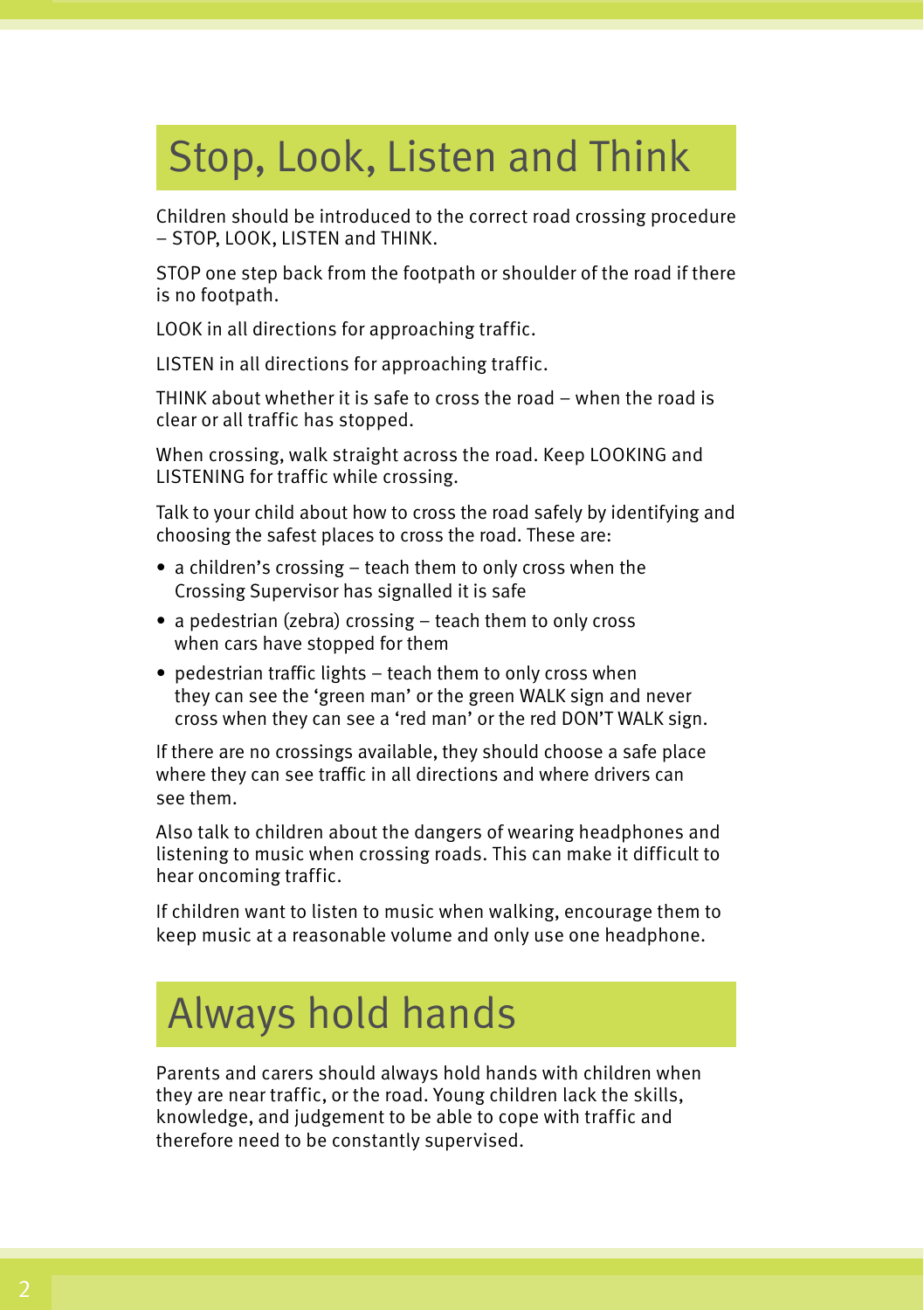# At the roadside

### How to teach your child road safety actions

Stand in a safe place with your child and watch the traffic.

- Talk about which direction the traffic is coming from. Remember to identify places where vehicles are turning.
- Talk about the difference between vehicles that are parked, those that are coming towards you and those that are going away. Talk about how the ones coming towards you are the most dangerous. Point at different vehicles and ask your child to tell you if they are coming towards them or going away from them.
- Look for a vehicle coming towards you. Talk about whether it is big or small and how fast or slow it is going. Use the terms near or far to describe where the traffic is.
- Look to the right and left and right again, and in front and behind you for vehicles. Talk about the need to double-check that there is a safe gap before moving onto the road.

# Driveway safety

- Children under five years of age are more susceptible to driveway danger because of their low height and difficulty recognising hazards. Talk to your child about being careful around driveways and always watching out for cars reversing out of driveways. Children should be taught to stop at driveways when they are walking or riding to check if there are cars coming in or out.
- Children should be taught not to play behind cars. Explain to them this is because they may not be seen and a car could reverse over them.
- As a driver, you should be very careful when reversing out of driveways. Before you enter the vehicle, walk behind the vehicle to make sure there are no children behind the car and check for children and other pedestrians nearby. Make sure there is nothing obstructing your vision out of your mirrors and rear window before reversing. Always reverse very slowly and look both ways so all areas of potential danger are visible.

Always supervise children when vehicles are in use. If you are the only adult at home and you need to move your vehicle, put your child in the vehicle while you move it.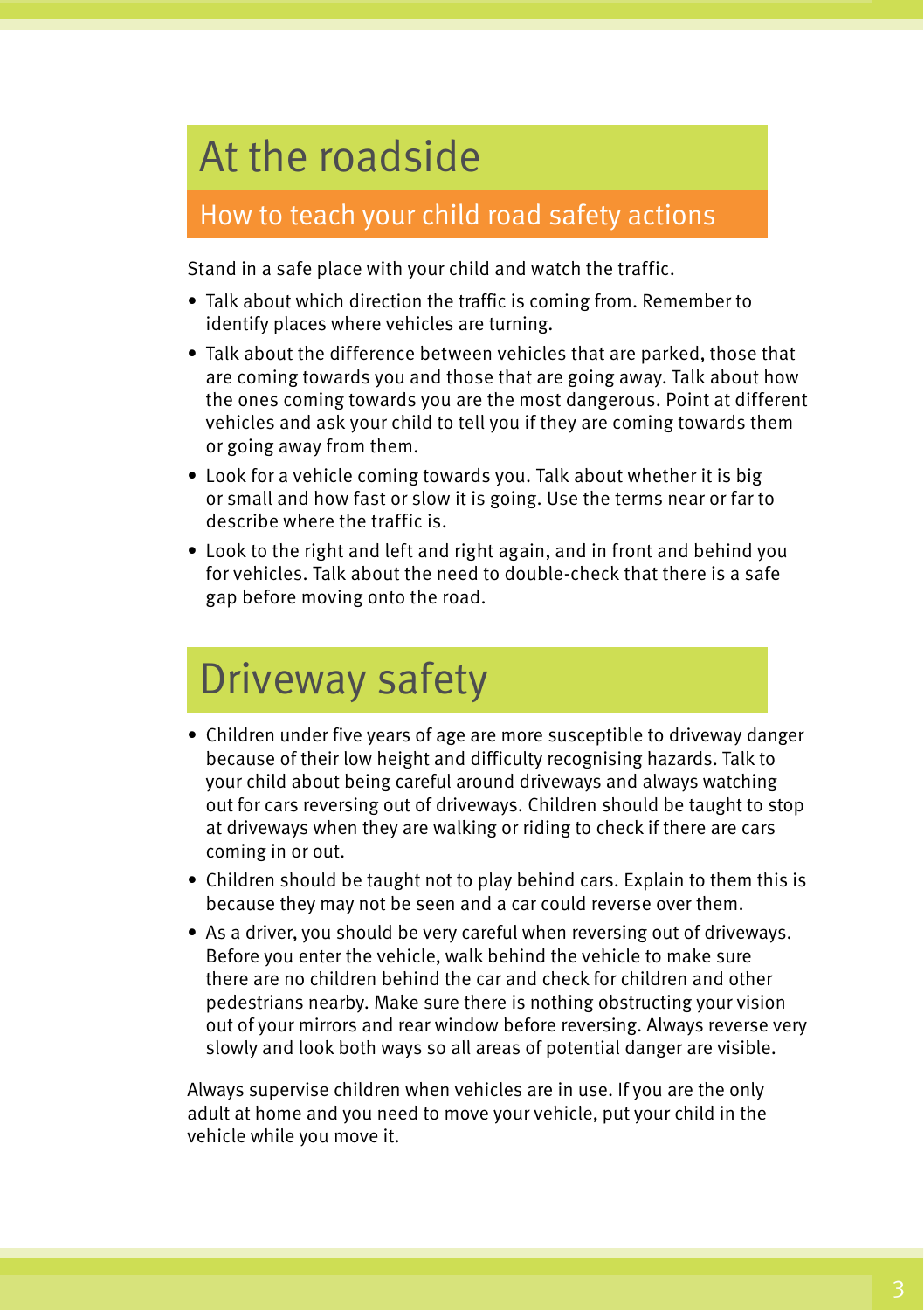# Safest route to school

When they are old enough to travel to and from school on their own, it is important to know the route your children take. You can learn about the hazards they may experience as pedestrians by travelling the route with them.

As you walk with your children, consider the following questions:

- Does the route follow the quieter streets?
- Does it have the least number of road crossings?
- Are there footpaths or do your children have to walk along the roadside?
- Are there difficult intersections or railway lines along the route?
- Are there signed, supervised or light-controlled pedestrian crossings?
- Do your children look for a safe place to cross the road?
- Do they use the 'Stop, Look, Listen and Think' procedure before crossing roads?
- Is your younger child under the supervision of an older child or adult?

When you travel the route with your child, discuss how they can be safe on their journey. If the route seems too dangerous, look at some alternatives keeping the above questions in mind.

Note: If your younger child has to be in the care of an older child, please be aware that the older child may not have sufficient road sense or maturity to be able to supervise the safety of a young child.

Meet your child at the bus stop after school so they learn to walk home or cross the road safely. Don't call them across the road... walk across to meet them.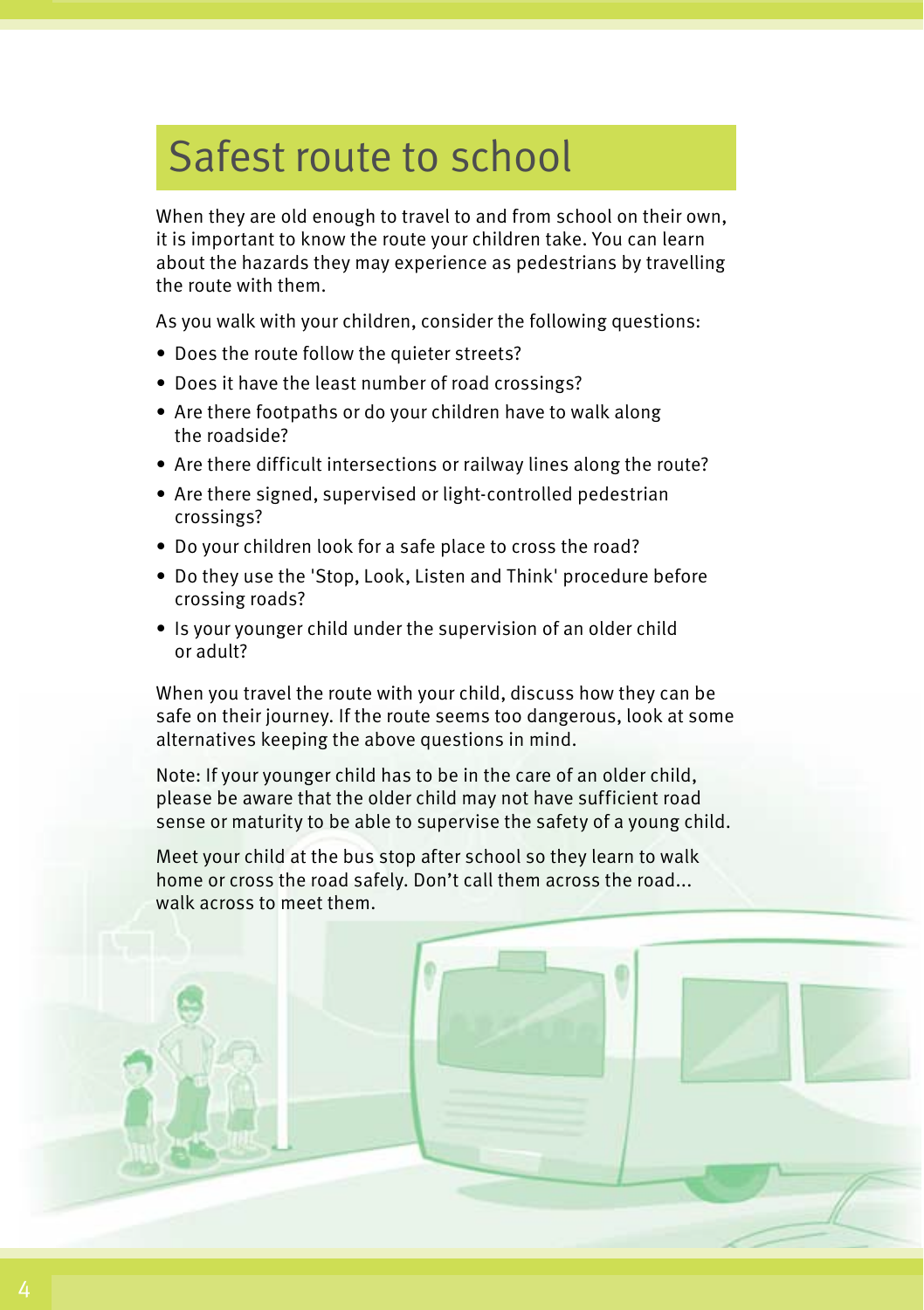# When driving and in the car

When driving and in the car it is important to follow these key safety tips:

- Make sure your child gets in and out of the car on the footpath side, away from the traffic.
- Put loose objects in the boot or on the floor. Explain to your child how unsecured objects could hit a passenger and hurt them in a crash.
- Talk to your child about behaviour that affects your concentration when you are driving. Praise them when they have been well behaved and considerate as a passenger.
- All passengers must wear a seat belt or child restraint. Assist your child when putting on a restraint and encourage your child to check that they are "clicked in" properly.
- Changes to the child restraint laws in March 2010 mean that all children up to seven years of age must be restrained in an Australian Standards approved child restraint according to their age and size. A properly fastened and adjusted child restraint or booster seat will reduce the chances of your child being injured in a crash and improve their chances of surviving a serious crash. Not using restraints correctly is putting their lives at risk. An adult seatbelt will not protect a young child in the same way as it protects an adult. As the driver, you can also be fined and accumulate demerit points for every passenger that is not wearing a seatbelt or not restrained in an appropriate and properly fastened and adjusted child restraint. For more information on child restraints and choosing the correct restraint for your child visit www.tmr.qld.gov.au/childrestraints.
- Children under seven must travel in the back seats unless the seats are already taken by children under seven. The rear of the car is generally safer in a crash. A child of any age can sit in the front seat if the vehicle has only one row of seats (such as a ute) and they are properly restrained. If the vehicle has a passenger airbag fitted, a rearward facing child restraint should not be used.
- The changes to the child restraint rules mean a child under four years of age must not sit in the front row of seats in a vehicle that has more than one row of seats, even if the child is three years of age and large enough to be seated in a booster seat.
- Parents should talk to their children about wearing a seatbelt correctly, such as ensuring the seatbelt sits firmly over their shoulder and not around their neck or under their arm and across their stomach. Also, it should be stressed that booster seats and special child restraints are not only for 'babies', as children who are beginning school may view them in this way.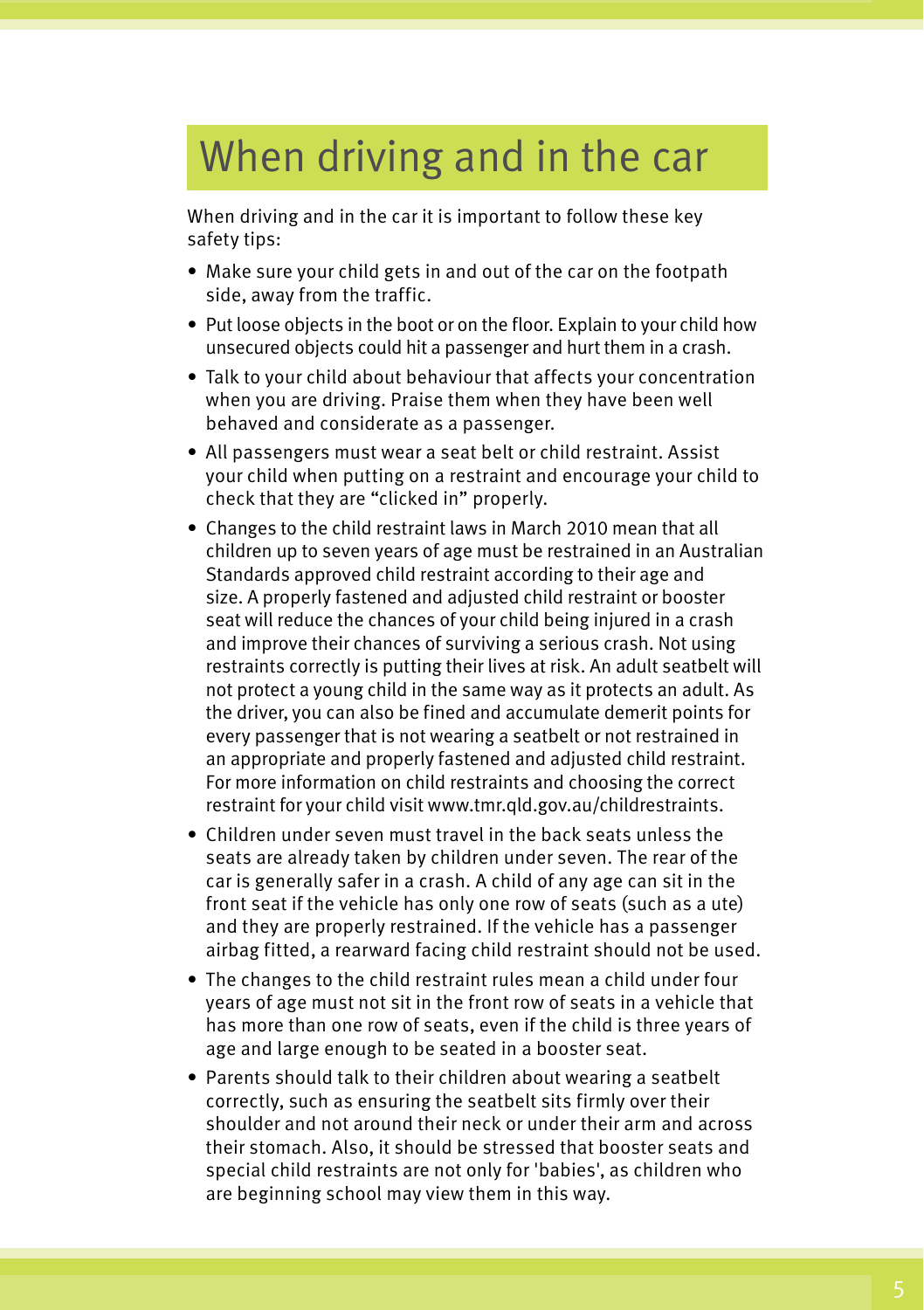# Driving near schools

Despite presenting road safety education in the classroom, when children get out of school they are not thinking about cars. They want to have fun and their eagerness can often override their caution in traffic. The peripheral vision of a young child is a third narrower than the peripheral vision of an adult. Children are also physically smaller, so they have difficulty seeing vehicles and being seen by drivers, and are therefore more vulnerable to serious injury. Because of their size, and with the highly unpredictable nature of children, always slow down when driving around schools or risk a fine, demerit points, or worse – losing a child's life.

School zone speed limits (usually 40 km/h) are in force on school days during specified hours. School zone hours differ between schools, and motorists should read signs carefully when entering each zone.

Other tips to remember when driving around schools.

- Be alert when driving past a stationary bus as children often dash out in front of and from behind buses to cross the road.
- Never double park or park in 'no stopping' zones.
- When you see a School Crossing Supervisor, obey their instructions. The supervisor will step onto the road and display the STOP sign. You must STOP and wait until the pedestrians have crossed the road and the supervisor has returned to the kerb before proceeding.
- Don't park on pedestrian (zebra) crossings it is also illegal to stop or park 20 metres before, or 10 metres after a pedestrian crossing. It makes it difficult for children to cross, and for other motorists to see children.
- Don't park in no-stopping zones or use them as drop off areas. No Stopping means DO NOT STOP HERE for any reason unless obeying an official direction.
- You can drop off or pick up passengers in a 'No Parking' or a 'Stop, Drop and Go' zone as long as the vehicle is not left unattended and you exit the zone within two minutes.

If the school has a passenger set down area, use it. If not, park your car on the same side of the road as the school so your child doesn't have to cross the road. If you have to park on the other side of the road, escort your child across the road. Never call them to cross the road.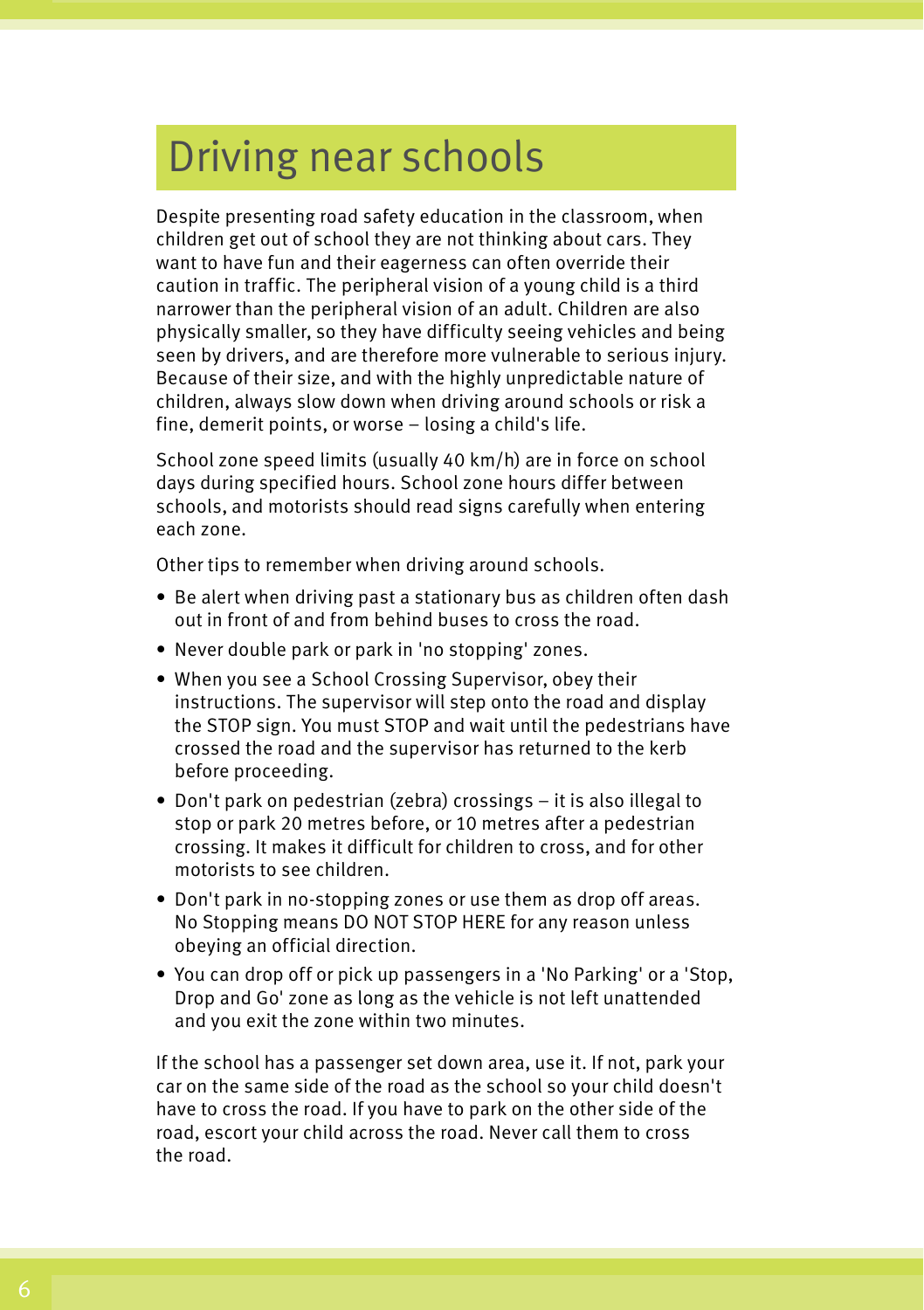### Parents can set an example

As parents and carers, you can set a good example for your children on how to be safe as a passenger, pedestrian, cyclist and driver by:

- taking the time to talk about what your child can see when walking or driving with you in the car
- pointing out traffic signs and signals and explain what they mean, and talk about safer places to cross the road – such as at pedestrian (zebra) crossings
- always wearing your seatbelt
- being calm when travelling, not swearing or yelling at other road users, or showing aggressive driving behaviours such as tailgating or dangerous overtaking manoeuvres.

## Bike safety

Most bicycle crashes involving children are usually from rider inexperience, and not keeping a lookout for dangers is often the cause.

Therefore, the best way for a child to become a safe road user is to practise riding on the road under adult supervision. Your supervision is essential until your child can demonstrate good bicycle control, behave safely when riding, and show understanding of the road rules. By riding with your child on roads and paths you can identify the hazards in the local area, and together plan to either avoid these hazards or work out how to negotiate them safely.

However, it is recommended that children under 10 years of age do not ride on the road without adult supervision. They have yet to develop the understanding, skills and experience to cope with traffic at this age.

### Some useful tips and hints when riding with your child

- There are numerous ways to reach a destination. Consider safer routes that involve left hand turns rather than right hand turns, avoid busy roads, and use quieter streets or paths if available.
- Avoid riding at night due to decreased visibility. If your child must ride at night, make sure the bicycle has a working headlight, tail light, reflectors and a bell.
- Be visible and put reflective tape on clothing and equipment.
- When riding as a family or in a group, keep together on the road. If possible, position an adult in the lead and at the back of the group.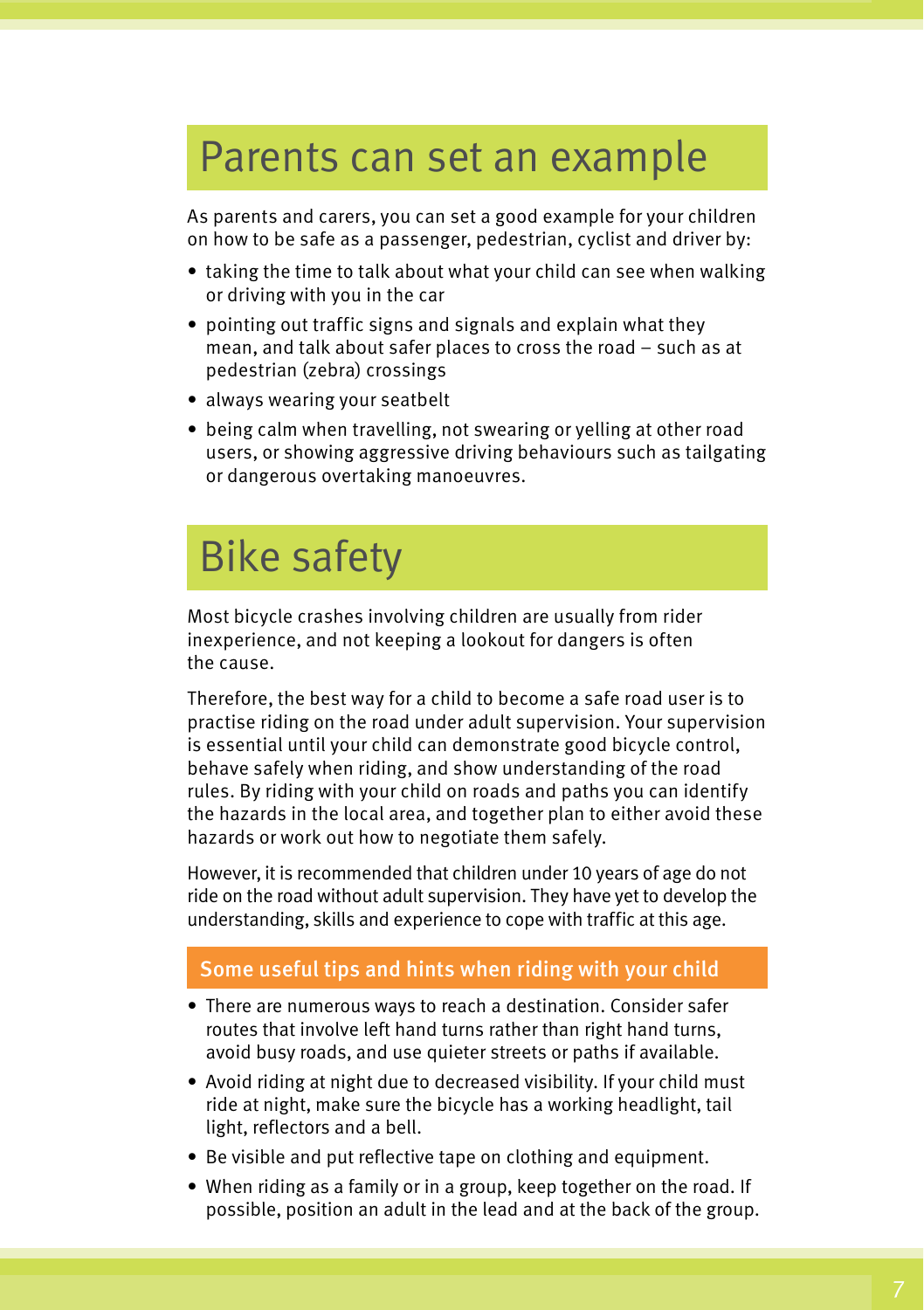### Some rules for riding on roads and paths

A bicycle is a vehicle and riders must follow all the road rules when riding on roads and paths. These include:

- keeping to the left of the path or road (unless making a right turn) and using bike paths or lanes when available
- giving way to pedestrians
- obeying all road signs
- always wearing an approved, correctly fitted helmet when riding a bicycle
- riding no more than two abreast the bike rider should be prepared to ride in single file on narrow roads and paths
- wheeling bicycles across all crossings, except bicycle crossings.

### Safety equipment check for your child's bike

Make sure the bicycle fits the child. Take your child with you when you shop for a bike so they can try it out. Don't buy a bike for the child to grow into as oversized bikes are dangerous.

A bike is the correct fit when the child is able to:

- place the balls of both feet on the ground when sitting on the seat
- straddle the centre bar of the bike their feet should be flat on the ground and there should be about 2-5 cm clearance between the bar and the crotch
- reach the handlebars comfortably when seated on the bike.

### Essential equipment includes:

### 1.Bell

– should be loud enough to warn someone that the rider is approaching.

### 2.Reflectors

– on pedals, wheel spokes and the front and back of the bike make the bike more visible.

### 3.Brakes

– should be in good working order – when you squeeze brakes they should grip the wheel firmly.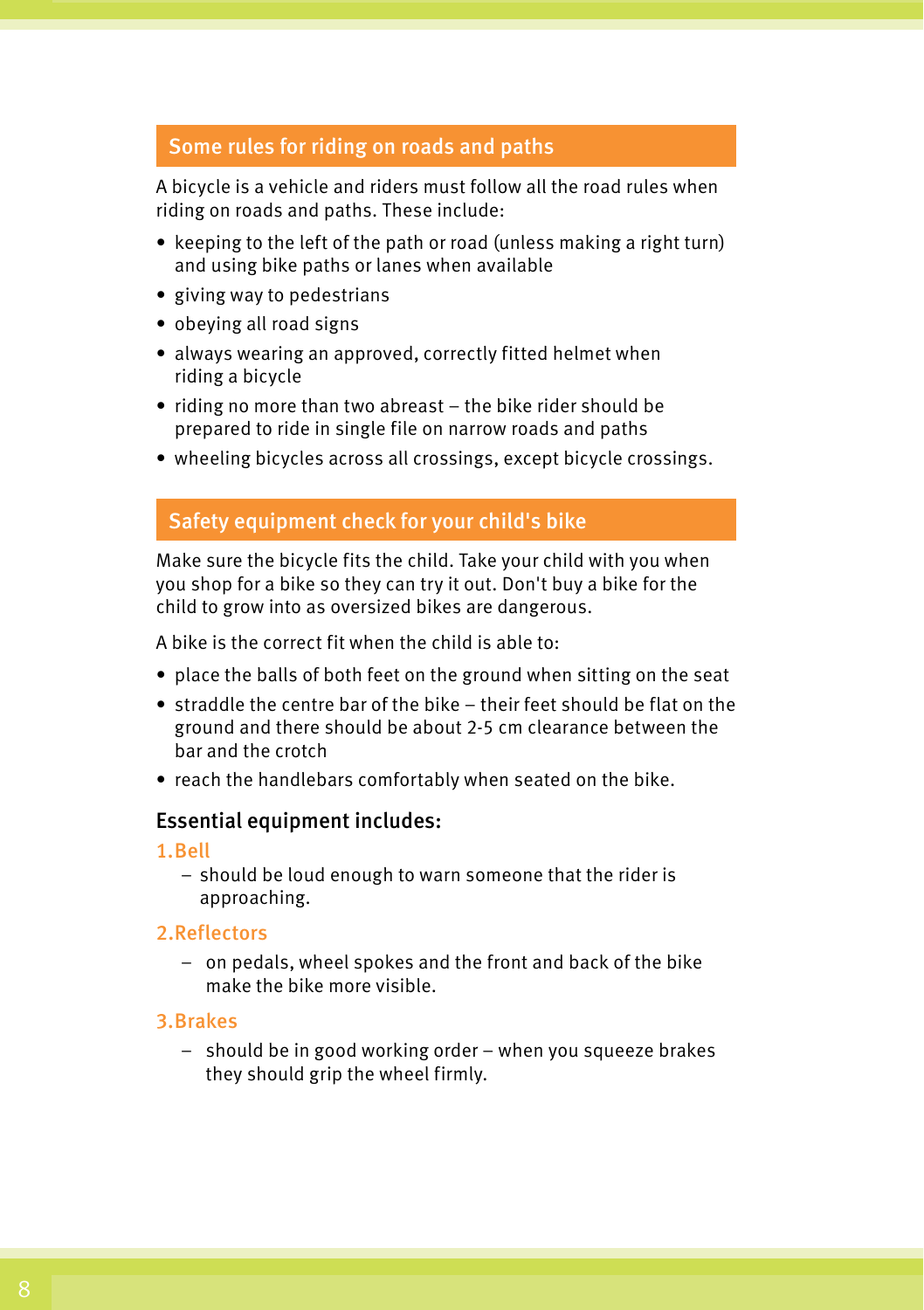### 4.Helmet

– correctly fitted, is required by Queensland law and everyone must wear a helmet when riding a bike. Helmets help protect bike riders from head injuries and can save lives.

When buying a helmet it must:

- have the Australian Standards mark/label
- fit firmly and comfortably on the person's head and shouldn't be able to move in any direction
- have adjustable straps so there is no slack when they are fastened.

A helmet that does not fit correctly is unsafe and it may move or slip off in a fall or crash.

### 5.Clothing

– suitable brightly coloured clothing which cannot get caught in the chain and which makes cyclists clearly visible to other road users.

### 6.Footwear

– enclosed footwear with non-slip soles for protection (thongs are not suitable footwear).

It is important children develop appropriate cycling skills and traffic awareness before riding on cycle paths and roads. The following questions provide a good check-list for ensuring your child has enough skills to ride their bicycle safely and confidently:

- Does your child have sufficient balance and coordination to ride safely?
- Can your child firmly take control of the bicycle and steer confidently?
- Does your child know how to safely mount and dismount their bicycle (without falling to the ground) and walk their bicycle across a pedestrian crossing?
- Does your child know how to scan the environment while riding and know what to look out for?
- Can your child brake quickly and safely if need be and signal correctly to other road users?
- Does your child have the knowledge to position themselves safely for turns and riding in traffic?
- Is your child aware of other road users and do they know to show courtesy to other road users?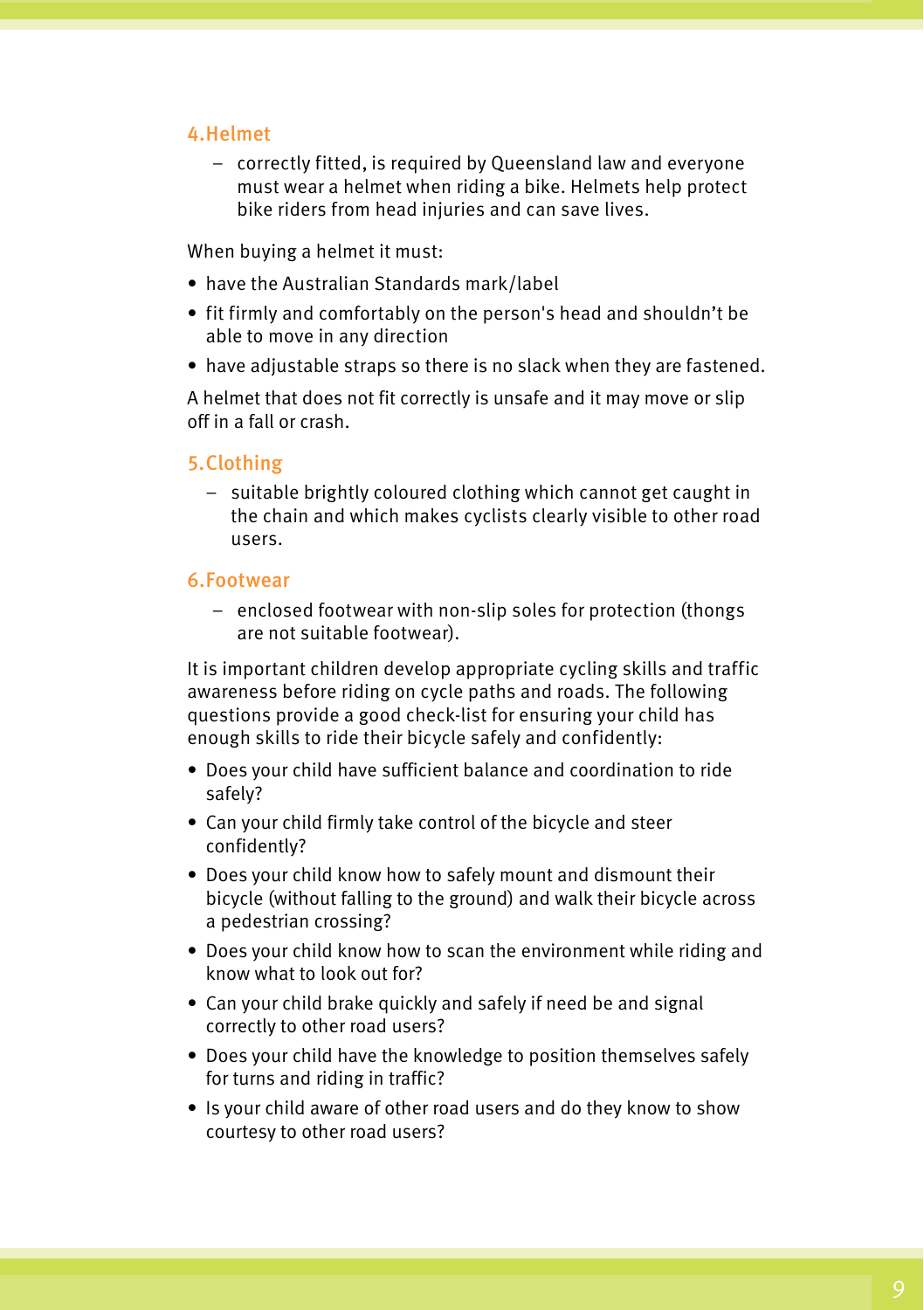# Wheeled recreational devices

Wheeled recreational devices (WRDs) such as rollerblades, rollerskates, scooters and skateboards have become popular with children and may be fun for them to use. Make sure if your child has a WRD they know how to use it safely.

Firstly, when using WRDs, children should always wear a helmet, shoes and other protective clothing such as knee and elbow pads and wrist guards to prevent injuries. Secondly, although there are specific rules on when and where a person can ride a WRD, young children should be taught that the safest places to ride are in places such as parks and on footpaths and under adult supervision. They should be taught to always keep left and to give way to pedestrians. The below points provide more information on the rules that apply to a person riding a WRD.

They must:

- not travel on a road where the speed limit is 50km/h or more
- not travel on roads with a white centre line or median strip or where there are marked lanes
- not travel on a road at night; you can however travel on a footpath and cross a road at night by the most direct route
- give way to pedestrians on a footpath
- keep to the far left side when travelling on a road or footpath
- not use WRDs where a sign prohibits their use.

Local council laws may affect the use of WRDs. For example, a local government may prohibit the use of rollerblades and skateboards on certain busy footpaths. For more information contact your local council.

For more information on WRDs visit www.tmr.qld.gov.au.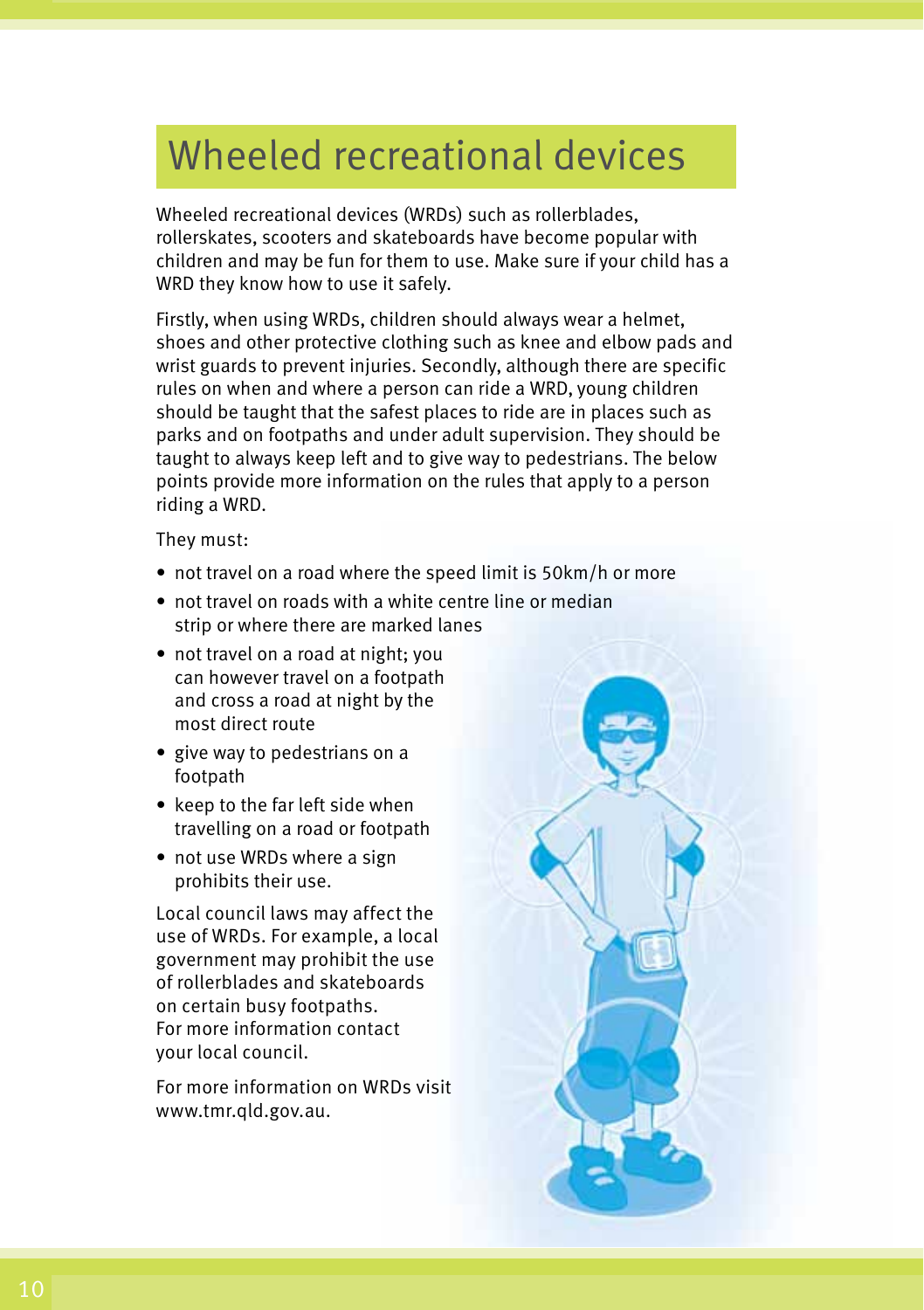### Roads are not playgrounds

Children should be taught from a young age that roads are not safe places to play. They should also be taught if they are going to play near roads, they need to be very careful and always look out for traffic around them. You should discourage your child from playing with balls or toys near the road. Explain to them this can be dangerous if their ball or toy lands on the road. If this does happen, they should never go onto the road to get it themselves. Tell them they always need to ask for your help.

## Roadwork sites around schools

Driving, cycling and walking around roadwork sites can pose risks to both you and your child due to the highly unpredictable nature of roadwork sites. Always look out for loose gravel, unfinished road surfaces, changed lane widths, equipment or heavy vehicles that may be located near the road, and always follow the signs and directions of traffic controllers.

Ensure your child is aware of the roadwork site signs and hazards around these areas and do not walk in or close to the areas under construction. If a work site has closed a footpath, tell your child they should always cross to the other side of the road and should always cross using traffic lights or pedestrian crossings where available.

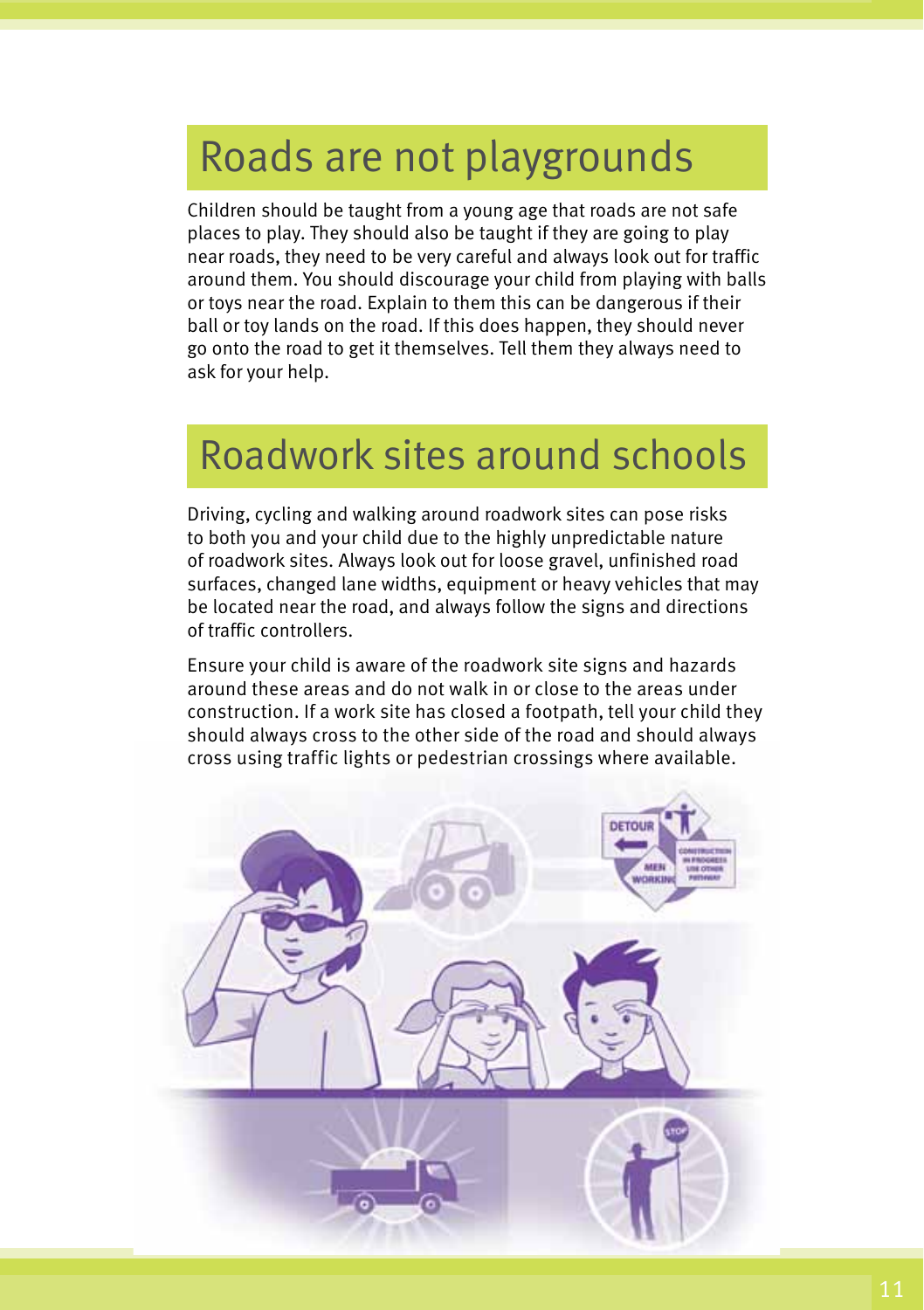# Take the lead on environment-friendly travel

Be a good role model by being travel smart, reducing your car use and using environmentally-friendly modes of transport such as walking, cycling, car pooling and catching public transport.

Short trips generate the most air pollution (per kilometre) because most pollution from motor vehicles is released during the first few minutes of engine operation when the engine is cold and inefficient.

However, as Queensland cities continue to expand in area year after year, using alternative travel methods may not be an option for many. For those who do use their vehicles regularly, you can still play a part in reducing air pollution by:

- servicing your car regularly, as keeping your vehicle in tune reduces air pollution
- only filling the fuel tank to the first click after the first click the petrol is washed into the overflow unit where it will evaporate, releasing pollutants into the air
- removing unnecessary weight from the boot and roof rack of your car
- avoiding excessive revving and braking
- combining trips and car pooling
- using public transport, walking or cycling when possible.

These are great ways Queenslanders can support efforts to reduce pollution across the State, relieve traffic congestion, save money and make roads safer and neighbourhoods quieter. By instilling these messages in young Queenslanders, we can all work towards a cleaner and greener Queensland for generations to come.

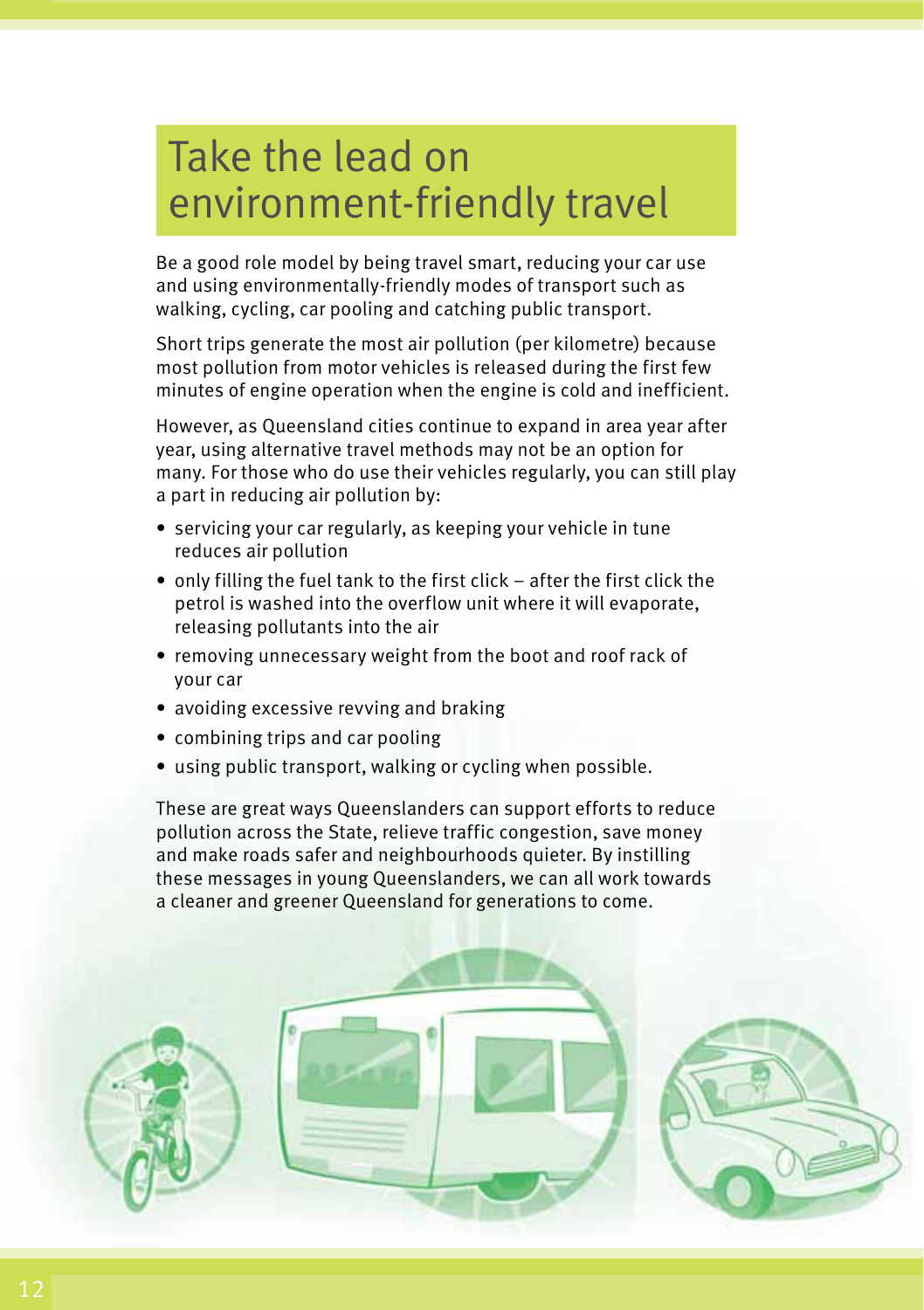Visit www.tmr.qld.gov.au/backtoschool to download colour-in pages of the 'Be a Road Safety Hero' booklet.